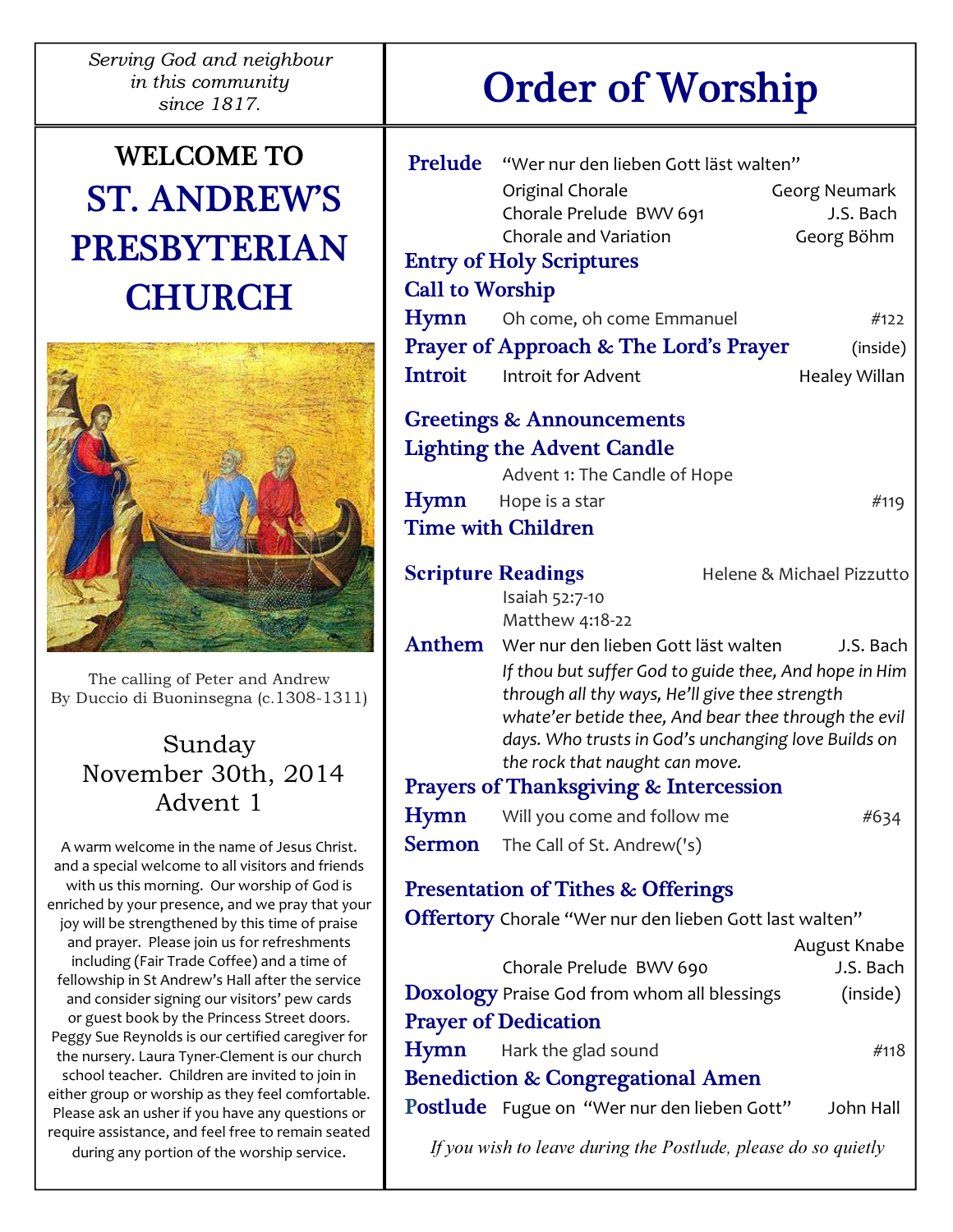## The Lord's Prayer

Our Father who art in heaven, hallowed be thy name. Thy kingdom come, thy will be done, on earth, as it is in heaven. Give us this day our daily bread, and forgive us our debts, as we forgive our debtors. And lead us not into temptation, but deliver us from evil. For thine is the kingdom, the power, and the glory, forever. Amen

## Advent 1: The Candle of Hope

L: Hope is a light given by God at the beginning of creation. P: Hope is the gift of God. L: Hope is a light given by God in the teaching of the prophets.

 P: Hope is the gift of God revealed in the life of Christ.

L: Hope is a light given by God, the Son of God, the Son of Mary. (The candle is lit.) L: Let us pray:

 P: Source of light, shine in our lives and in your world with your renewing hope. In Jesus' name we pray. Amen.

Written by The Rev. Mary Whitson Prepared by Presbyterian World Service and Development

# Scripture Readings

#### Isaiah 52:7-10

How beautiful upon the mountains are the feet of the messenger who announces peace, who brings good news, who announces salvation, who says to Zion, 'Your God reigns.' Listen! Your sentinels lift up their voices, together they sing for joy; for in plain sight they see the return of the Lord to Zion. Break forth together into singing,

 you ruins of Jerusalem; for the Lord has comforted his people, he has redeemed Jerusalem. The Lord has bared his holy arm before the eyes of all the nations; and all the ends of the earth shall see the salvation of our God.

#### Matthew 4:18-22

As he walked by the Sea of Galilee, he saw two brothers, Simon, who is called Peter, and Andrew his brother, casting a net into the lake—for they were fishermen. And he said to them, 'Follow me, and I will make you fish for people.' Immediately they left their nets and followed him. As he went from there, he saw two other brothers, James son of Zebedee and his brother John, in the boat with their father Zebedee, mending their nets, and he called them. Immediately they left the boat and their father, and followed him.

## Doxology

Praise God, from whom all blessings flow; Praise God, all creatures here below; Praise God above, ye heavenly host; Praise Father, Son, and Holy Ghost. Amen.

# Notes from the Director of Music

All of today's organ music and the anthem are based on one hymn tune: "Wer nur den lieben Gott läst walten" (Let the dear God be your guide). The hymn tune can be found in our Book of Praise at #768 with a different text. This famous old hymn was written by Georg Neumark in 1657. He wrote the hymn tune and the original German words. Neumark is what we might call today a "one hit wonder' for he is known for little else. But what a "hit" it was; inspiring many musicians after him. J.S. Bach composed at least four Chorale Preludes based on this tune and used it in no less than seven cantatas. Mendelssohn used it for a complete cantata and included it in his oratorio "St. Paul." Many lesser known composers have been inspired by it including August Knabe (1847-1940) and Georg Böhm (1661-1733).

For today's anthem, the choir will sing Bach's harmonization of Neumark's original hymn with the original German text and then an English translation by Catherine Winkworth in 1863. The accompaniment for the second verse will be Bach's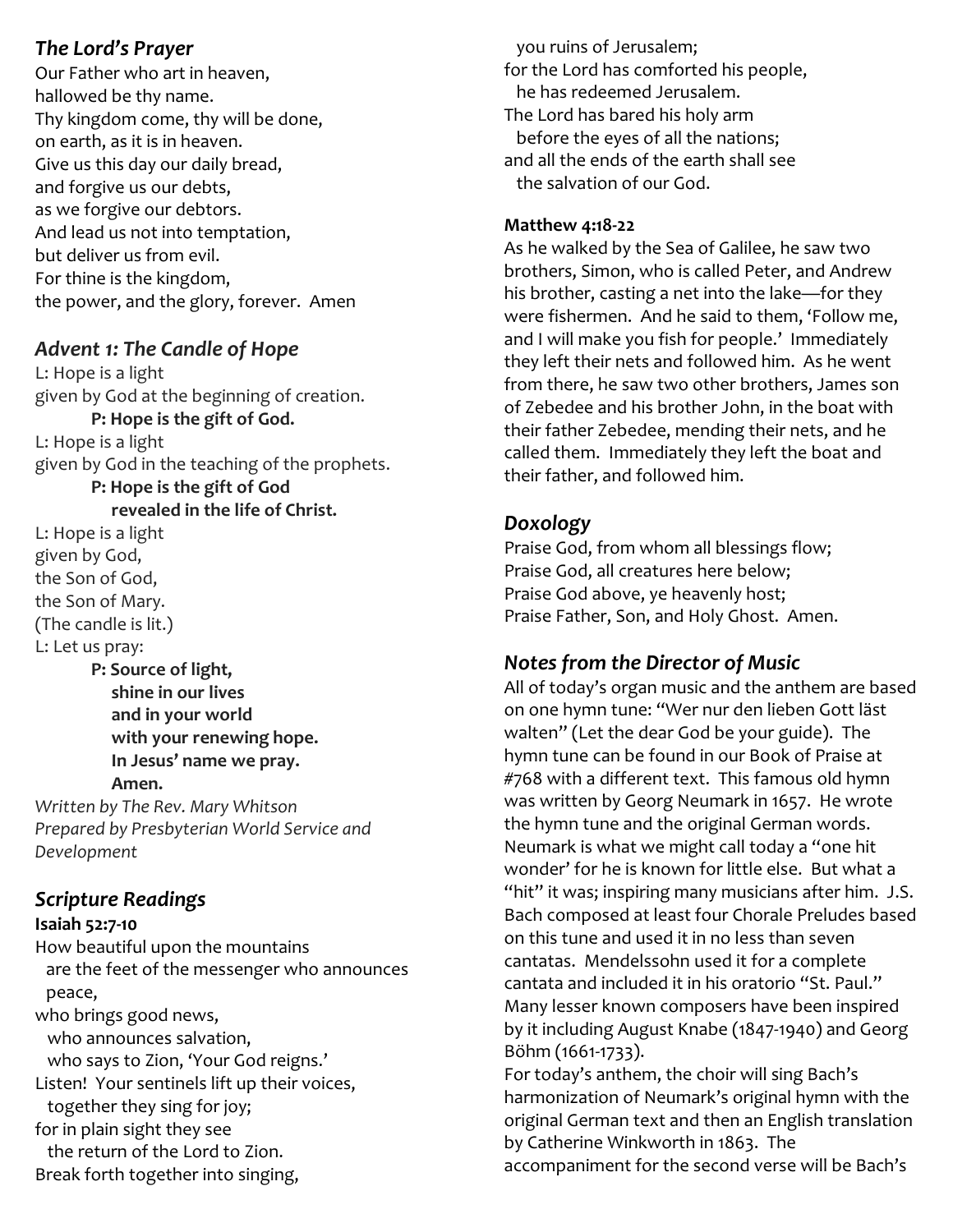famous Chorale Prelude from the "Orgelbüchlein" which is normally done as an organ solo. A good way to give tribute to a good theme or tune is to write a fugue based on it. Since no fugue could be found, I decided to compose one myself this past week. I, like many composers before me, found the tune a great inspiration, although a fugue can be largely a mental exercise and many find it tedious. Two weeks ago I related a definition of a Fugue from David Barber. Another definition (and I don't know the author) goes: "a Fugue is where one voice after another takes up the melody, and one person after another leaves the audience". Nevertheless, I hope that the listener will find the power and comfort of this great inspirational hymn.

# Ushers Schedule

Today – Edna Blondel, Marie Wilson, Shirley & Rhonda Aitken

Dec 6 - Joan Barr-Knox, Barry Knox, Helen McEwen Dec 7 - Elders \*\*\*\*\*\*\*\*\*\*\*\*\*\*\*\*\*\*\*\*\*\*\*\*\*\*\*\*\*\*\*\*\*\*\*\*\*\*\*\*\*\*\*\*\*\*\*\*\*\*\*\*

#### Announcements……

#### This Sunday

We thank Evelyn Leach, Phyllis Ann, Helene, Mike, and Larry for the wonderful decorations before us this morning.

The candles of our Advent wreath this year are hand-rolled beeswax candles made by women who find a safe place with Evangel Hall Mission in Toronto, which we support through Presbyterians Sharing. These candles offer an opportunity not only of some income in addition to the minimum levels of social assistance, but also of personal growth and community.

#### Advent Devotional

The Session invites you to pick up a copy of a daily reading guide based on the reflections of Henri Nouwen, one of the most popular spiritual Christian writers of last century, entitled 'Wait for the Lord'. Pick up a copy in St. Andrew's Hall this morning.

Paintings by Mitch Scott in St Andrew's Hall

The niece of Mitch Scott, Laura Kilgour, has offered many of his paintings to St. Andrew's, to support a special project, which the Elders have suggested be selected by the choir, of which he was such a faithful member. The paintings will be

available for viewing today. Sealed bids will be received until noon, at which time the paintings will be able to be taken home.

## This Week…

#### Hymn Sing

Saturday, December 6th at 7:00 pm. The choir will lead a Community Carol Sing with special guests from the cast of the upcoming Bottletree Production of "A Christmas Carol." Here is an opportunity to sing your favourite Carols and while you rest your voices, hear a medley of songs from the musical "A Christmas Carol." There is no admission charge and everyone is welcome.

## Advance Notice

#### Use of the Manse

The Salon Theatre Company and Sir John A. Bicentenary Commission have made the manse their home for the past year, and the initial term is coming to an end. The Elders have received an invitation from the group to consider a five year lease that would involve a continuation of the current modest monthly rental and the Salon team leading a major community fundraising initiative to support repairs to the bell/clock tower and also updates to the manse. A congregational information meeting is planned for Sunday, December 7 after morning worship - all welcome.

#### Church School Fundraiser

Sunday, Dec. 7th 2014, after morning worship. Hand made jewellery and scarves by local textile artist, Jenepher Hemstead, of Jenepher Jane Creations. Packages of Christmas cards and cookies made by church school students available as well. Prices vary but all prices are reasonable. All proceeds to the Kingston Street Mission.

#### White Gift Sunday

On Sunday, December 21, you are invited to come with a children's book, wrapped in white that can be donated to Central Elementary School. This is a great way to reach out with some of the joy of Christmas, and with support for both our community's children and their teachers. (Please include a gift receipt, so any duplicates could be exchanged by the school librarian.)